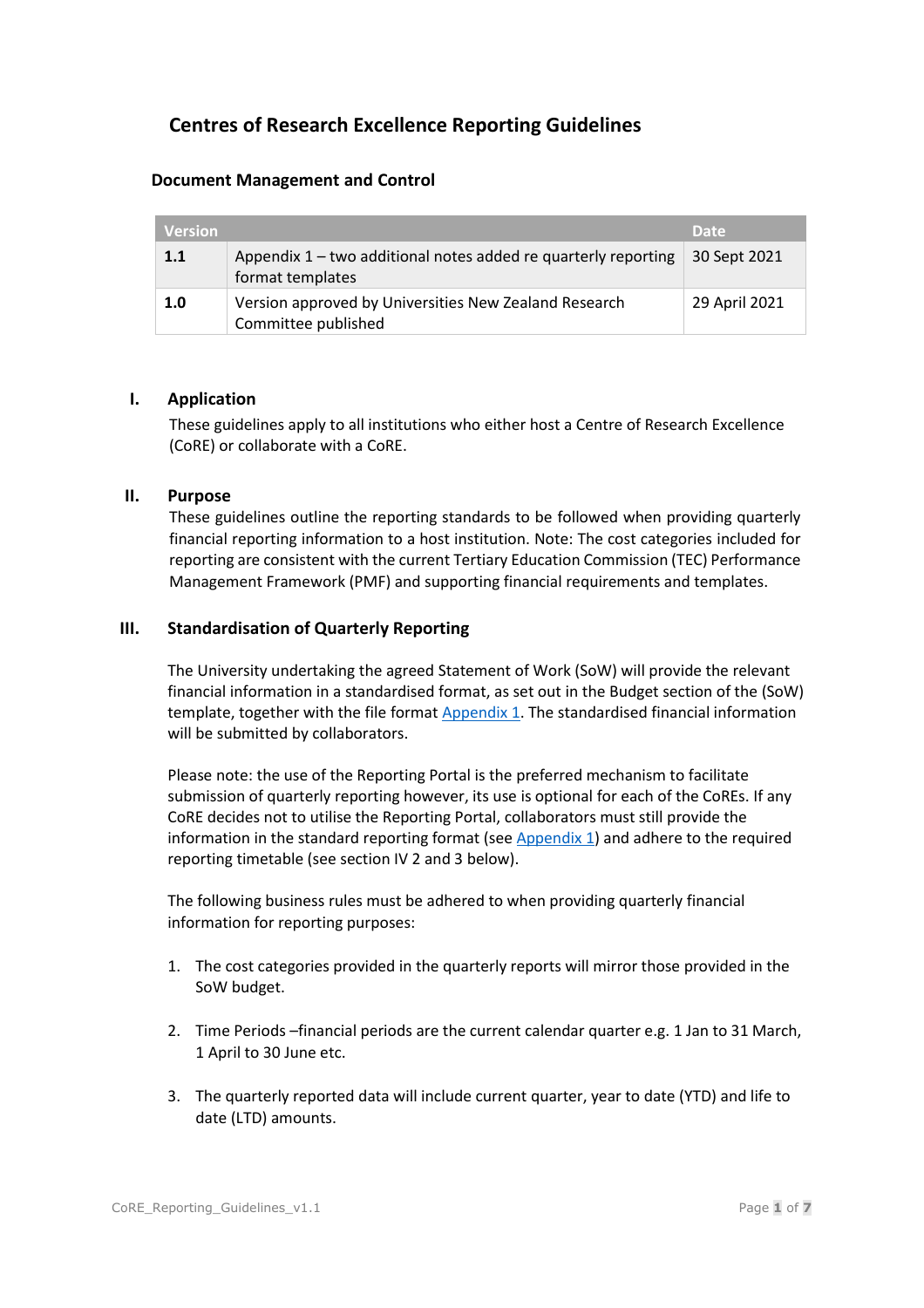- 4. Prior period adjustments it is assumed any adjustments to prior period data will be included in the current quarter amounts and will not be made retrospectively into prior quarters.
- 5. Variances against budget where year to date expenditure has varied from budget by more than 10% or \$10,000 in any cost category, the collaborator is obliged to provide a brief explanation on the reason for that variance.
- 6. Project Progress / Forecasts "No Surprises" obligation this guideline sets out the financial information that will be provided by Collaborators to Hosts recording the actual project costs incurred for the relevant financial reporting periods. In addition to the historical cost reporting collaborators are required to keep hosts appraised of delays or other events which have a material impact on project progress. This should be through communication between the project teams and the hosts.

If the Collaborator's PI/Project Lead becomes aware of an event which is likely to have a material impact on the progress of the project then the Collaborator will advise the Hosts (as per in the Statement of Work: Notices – Contact/s) on a timely basis. Significant changes in the timing of expenditure may be such an event. Accordingly, if the Collaborator becomes aware that total budgeted project expenditure expected in the following two quarters is likely to deviate from the budget by more than the lesser of \$20,000 or 20% of the budgeted amount they will advise the Host in writing on a "nosurprises" basis.

Where the Host becomes aware that a project has deviated from the budget to the extent outlined above, they may request a review of the budget with the PI/Project Lead which may, in certain circumstances, lead to a variation in total funding awarded, as per the business rules/triggers outlined in the *CoRE Guidelines [for Contract Variations](https://cdn.auckland.ac.nz/assets/auckland/research/research-institutes-and-centres/core-contract-variation-guidelines.pdf)*.

## **IV. Reporting "Portal" Design Principles**

Outlined below are the high-level design principles, business rules and access arrangements of the proposed solution for universities to share quarterly reports to enable the compilation of financial reports by the host CoRE.

1. A University of Auckland (UoA) hosted cloud-based repository will be used to facilitate the transfer of reporting files between collaborating institutions and the CoRE Host Institutions. The UoA hosted cloud-based repository is designed for exchanging information between the host institutions and **will not itself provide analysis or reporting functionality**.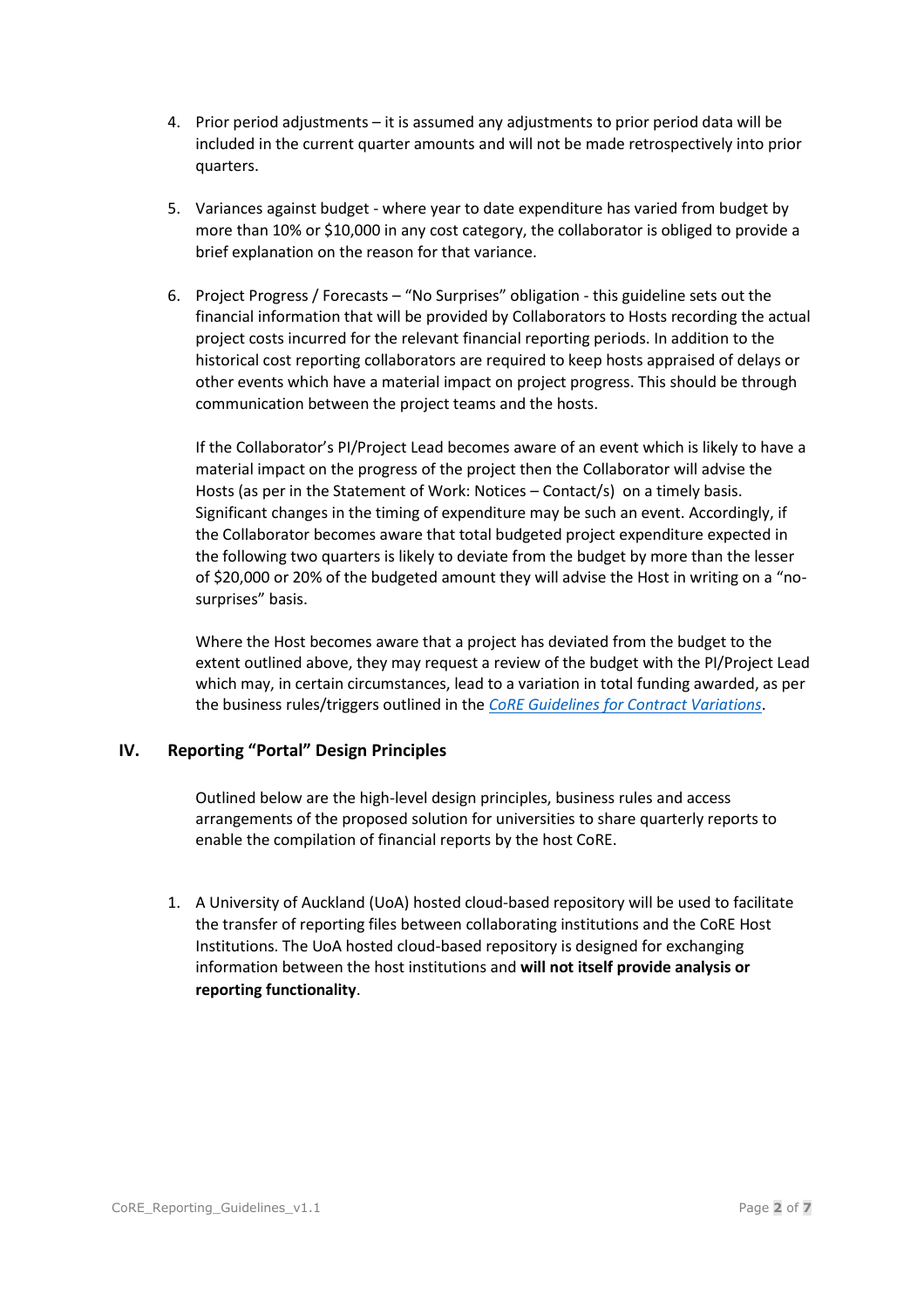

### The proposed process is illustrated in the diagram below:

The Process Steps are described below:

- 2. Step 1: Within 30 days of the quarter end or and within 45 days of the calendar year end, the collaborating institution will extract quarterly, YTD and LTD actual information from their Financial Systems to produce one reporting file per CoRE (see [Appendix 1](#page-4-0) for the required file format).
- 3. Step 2: Within 30 days of the quarter end or and within 45 days of the calendar year end, the Collaborating Institution's Administrator will also upload the files to their upload folder in the UoA Hosted Cloud-based repository (note: it is intended that multiple files can be uploaded at one time and files are automatically moved to the appropriate CoRE directory).
- 4. Step 3: Any file upload issues are reported to the Collaborating Institution's Administrator via email for resolution.
- 5. Step 4: The CoRE Administrator, in each of the host institutions, extracts the files for each CoRE (one file per collaborating institution per CoRE). Note: it is intended that the download functionality will enable multiple files for a CoRE to be downloaded at one time.
- 6. Step 5: The Host Institution loads the files into their reporting system (e.g. Excel, PeopleSoft Financials, SAP etc.).
- 7. Step 6: The CoRE administrator archives the files for that quarter in the UoA Hosted Cloud-based repository.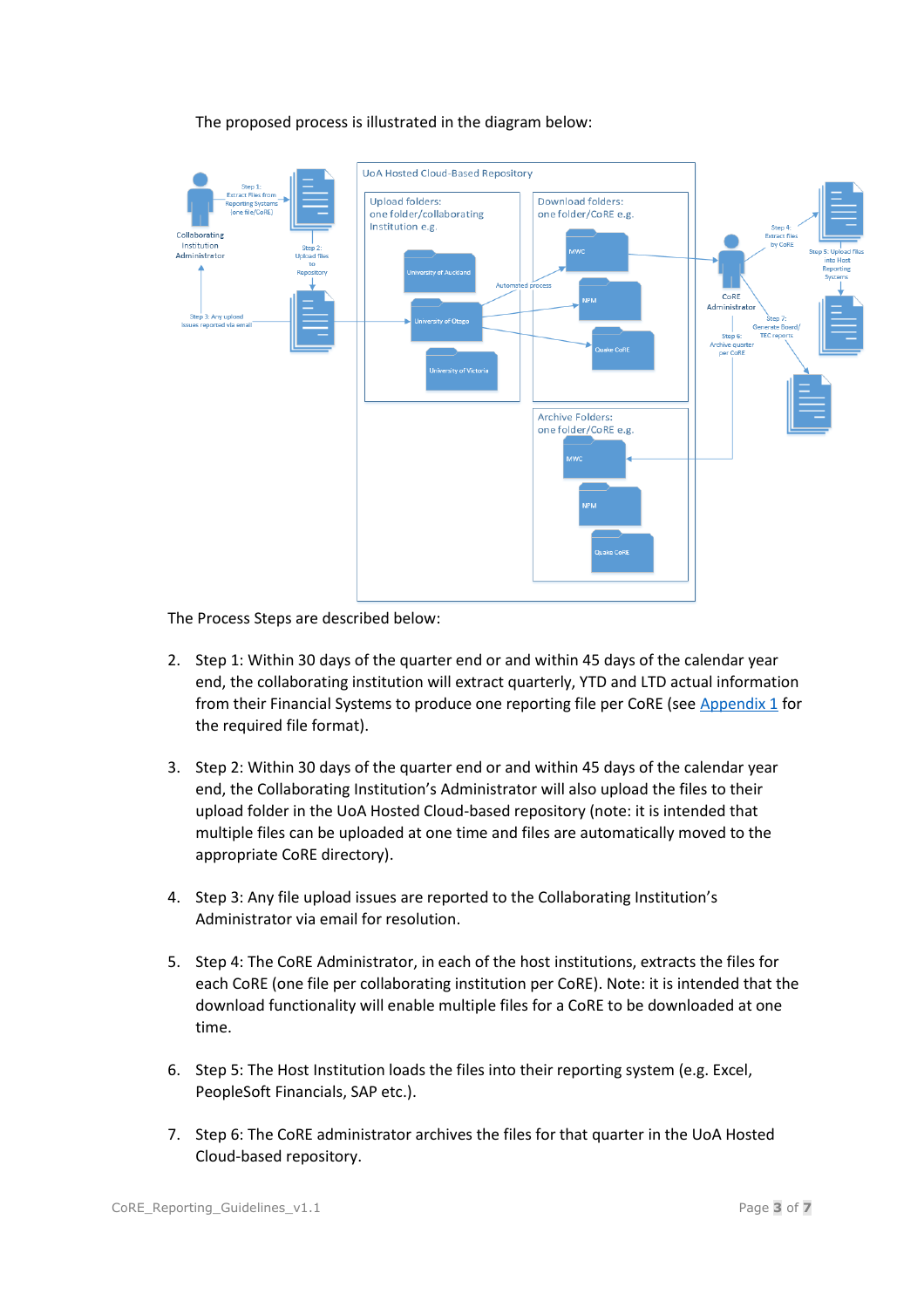8. Step 7: The Host Institution generates consolidated Board and TEC reports from their reporting system [\(Appendix 2](#page-5-0) provides an example of what these reports may look like).

The following business rules also apply:

- 9. Quarterly financial information will be provided for all projects initiated by a SoW between institutions
- 10. The required quarterly financial information will be provided in an [Excel/CSV] file with an agreed format (see template provided i[n Appendix 1\)](#page-4-0).
- 11. Only one file is to be provided per CoRE (the file will contain financial information for one or more projects).
- 12. File names will need to adhere to file naming conventions (see [Appendix 3](#page-6-0) for details)
- 13. The host CoRE institution will be able to archive the prior quarter data once it has been processed and it will be available 'read only' for the life of the CoRE
- 14. Appropriate access and security arrangements will be in place to ensure that collaborators only have access to their project information and host institutions only have access to projects for their CoREs.
- 15. Each host institution will assign at least one administrator for the UoA cloud-based repository who will be responsible for administration tasks (e.g. downloading and archiving of quarterly reports).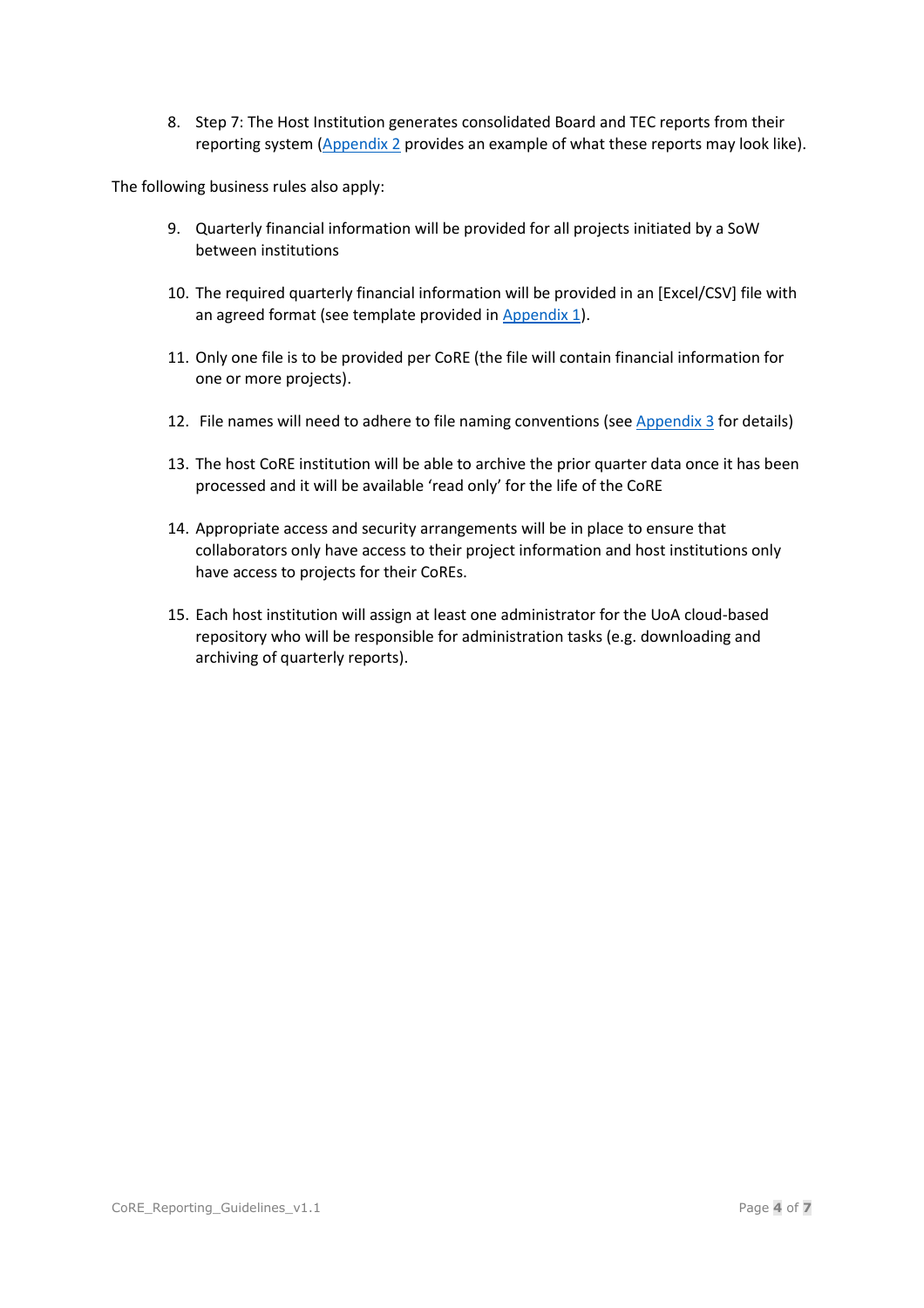## **Appendix 1 – Quarterly Report (CSV format for uploading to the Reporting Portal)**

| <b>CoRE</b> Transaction Host | Collaborator   PI Name   QTR - |         |                 | QTR - Als QTR - |            | OTR-                                | QTR-            | QTR-              | <b>QTR - Direct QTR -</b> |               | QTR - PG QTR -  |                                            | OTR-             | QTR-            |             | QTR - Total YTD (repeat of LTD (repeat of |                  |
|------------------------------|--------------------------------|---------|-----------------|-----------------|------------|-------------------------------------|-----------------|-------------------|---------------------------|---------------|-----------------|--------------------------------------------|------------------|-----------------|-------------|-------------------------------------------|------------------|
| [Code] Quarter               | <b>Reference Reference</b>     |         | <b>Director</b> |                 | Post       | Research/ Other                     |                 | Indirect          | Costs -                   | <b>Travel</b> |                 | Students Equipment Subcontr Extraord Costs |                  |                 |             | columns 6 to                              | columns 6 to 18) |
|                              |                                |         | and Pls         |                 |            | Doctoral Technical Salaries Costs - |                 |                   | <b>Project Costs</b>      |               |                 | depreciation actors                        |                  | inary           |             | 18)                                       |                  |
|                              |                                |         |                 |                 |            | Fellows Assistants                  |                 | <b>loverheads</b> |                           |               |                 | /rental                                    |                  | <b>Expendit</b> |             |                                           |                  |
|                              |                                |         |                 |                 |            |                                     |                 |                   |                           |               |                 |                                            |                  | ure             |             |                                           |                  |
| MWC 31-Mar-22 11-1000        | 23456                          | John    | S100            | <b>S50</b>      | <b>S30</b> | <b>S20</b>                          | 510             | S110              | ISO                       | <b>S10</b>    | S0              | <b>S20</b>                                 | S <sub>100</sub> | IS <sub>0</sub> | \$350       |                                           |                  |
|                              |                                | Smith   |                 |                 |            |                                     |                 |                   |                           |               |                 |                                            |                  |                 |             |                                           |                  |
| MWC 31-Mar-22 1-1001         | 34567                          | N Jones | S200            | \$100           | <b>S40</b> | S <sub>10</sub>                     | S20             | \$150             | <b>S30</b>                | <b>S20</b>    | \$20            | <b>S40</b>                                 | <b>S20</b>       | l SO            | <b>S650</b> |                                           |                  |
| MWC 31-Mar-22 1-1002         | 45678                          | S Fish  | S120            | S40             | <b>S10</b> | S <sub>10</sub>                     | S <sub>10</sub> | S100              | ISO                       | lS0           | S <sub>10</sub> | <b>S20</b>                                 | <b>S30</b>       | ISO.            | <b>S350</b> |                                           |                  |

#### Note:

- One file to be provided for each CoRE (containing the quarterly information for one or more projects)
- The amount columns align to the cost category columns required for the SoW budget.
- Amount columns will be provided for quarter, YTD and LTD actual.
- The *Quarterly Reporting Template.CSV* file can be found on th[e UNZ CoRE Reporting portal](https://uoa.sharepoint.com/sites/UNZCoREReporting/Shared%20Documents/Forms/AllItems.aspx) this is the expected file format for use in conjunction with the UNZ CoRE Reporting portal.
- <span id="page-4-0"></span>• For those Universities whose financial systems cannot generate a CSV in the required quarterly report format, the *CoRE Manual Reporting Template*, also found in the [UNZ CoRE Reporting portal,](https://uoa.sharepoint.com/sites/UNZCoREReporting/Shared%20Documents/Forms/AllItems.aspx) supports manual capture of the quarterly data in the required reporting format.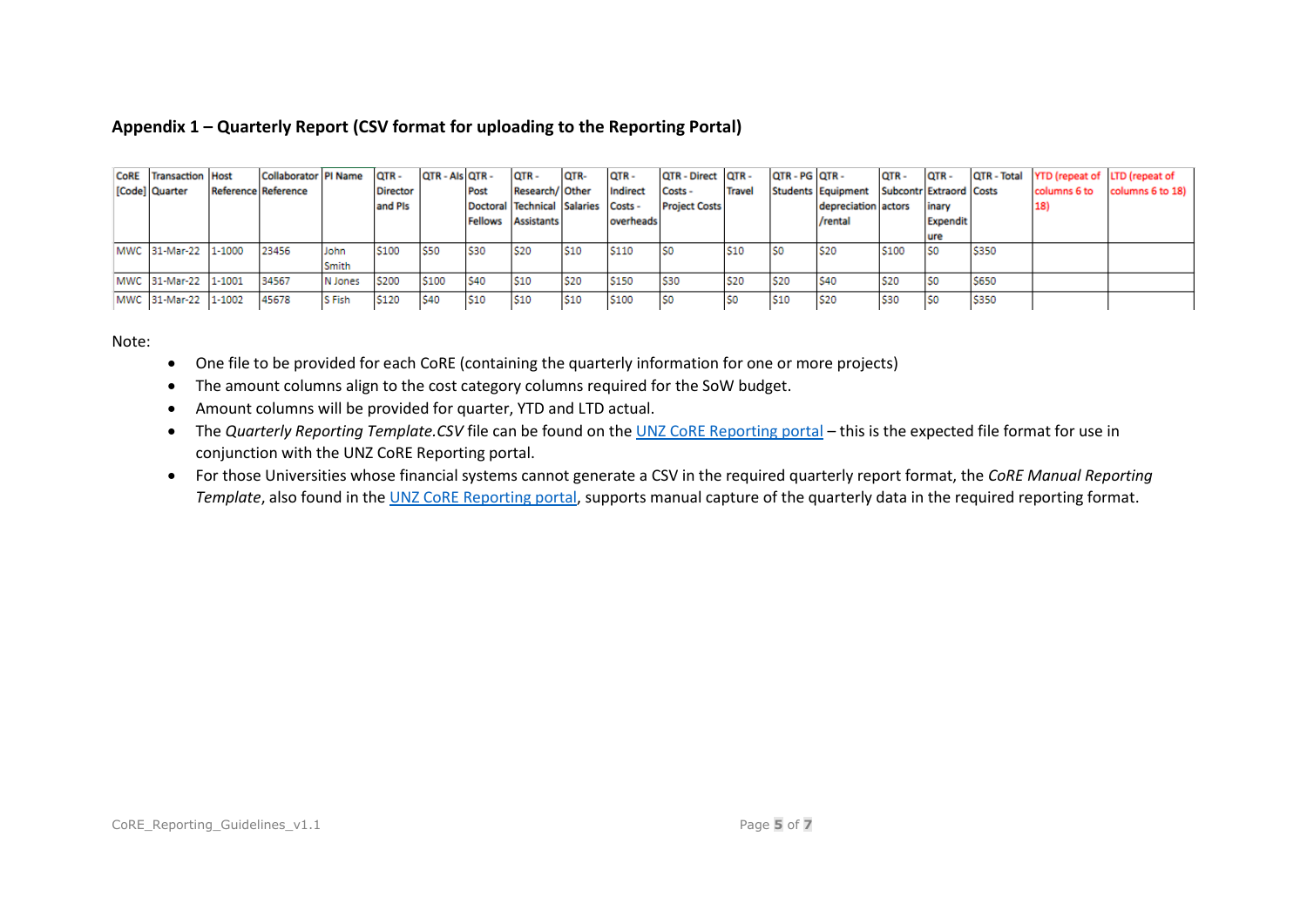# **Appendix 2 – Sample Quarterly CoRE Report**

Below is a sample CoRE quarterly report. Creating report(s) similar to this will be the responsibility of each CoRE once quarterly reports have been uploaded from the Reporting Portal into the CoRE Hosts reporting system(s).

<span id="page-5-0"></span>

| Core                                 |            | <b>MWC</b> |            |            |            |            |            |            |            |
|--------------------------------------|------------|------------|------------|------------|------------|------------|------------|------------|------------|
| <b>Transaction Qtr</b>               |            | Mar-22     |            |            | Mar-22     |            | Mar-22     |            |            |
| <b>Host Reference</b>                | 1-1000     |            |            |            | 1-1001     |            | 1-1002     |            |            |
| <b>Collaborator Reference</b>        | 23456      |            |            | 34567      |            |            | 45678      |            |            |
| <b>PI Name</b>                       |            | John Smith |            |            | N Jones    |            | S Fish     |            |            |
|                                      | <b>QTR</b> | <b>YTD</b> | <b>LTD</b> | <b>QTR</b> | <b>YTD</b> | <b>LTD</b> | <b>QTR</b> | <b>YTD</b> | <b>LTD</b> |
| <b>Salaries</b>                      |            |            |            |            |            |            |            |            |            |
| Director and Principal Investigators | \$100      | \$100      | \$500      | \$200      | \$200      | \$1000     | \$120      | \$120      | \$600      |
| Associate Investigators              | \$50       | \$50       | \$250      | \$100      | \$100      | \$500      | \$40       | \$40       | \$200      |
| <b>Post-Doctoral Fellows</b>         | \$30       | \$30       | \$150      | \$40       | \$40       | \$200      | \$10       | \$10       | \$50       |
| Research / Technical Assistants      | \$20       | \$20       | \$100      | \$10       | \$10       | \$50       | \$10       | \$10       | \$50       |
| Others                               | \$10       | \$10       | \$50       | \$20       | \$20       | \$100      | \$10       | \$10       | \$50       |
|                                      |            |            |            |            |            |            |            |            |            |
| <b>Other Costs</b>                   |            |            |            |            |            |            |            |            |            |
| Indirect Costs - overheads           | \$110      | \$110      | \$550      | \$150      | \$150      | \$750      | \$100      | \$100      | \$500      |
| Direct Costs - project costs         | \$0        | \$0        | \$0        | \$30       | \$30       | \$150      | \$0        | \$0        | \$0        |
| Travel                               | \$10       | \$10       | \$50       | \$20       | \$20       | \$100      | \$0        | \$0        | \$0\$      |
| <b>Post Graduate Students</b>        | \$0        | \$0        | \$0        | \$20       | \$20       | \$100      | \$10       | \$10       | \$50       |
| Equipment Depreciation / rental      | \$20       | \$20       | \$100      | \$40       | \$40       | \$200      | \$20       | \$20       | \$100      |
| Sub-contractors                      | \$100      | \$100      | \$500      | \$20       | \$20       | \$100      | \$30       | \$30       | \$150      |
| <b>Extraordinary Expenditure</b>     | \$0        | \$0        | \$0        | \$0        | \$0        | \$0        | \$0        | \$0\$      | \$0        |
| <b>Total Costs</b>                   | \$450      | \$450      | \$2250     | \$650      | \$650      | \$3,250    | \$350      | \$350      | \$1,750    |